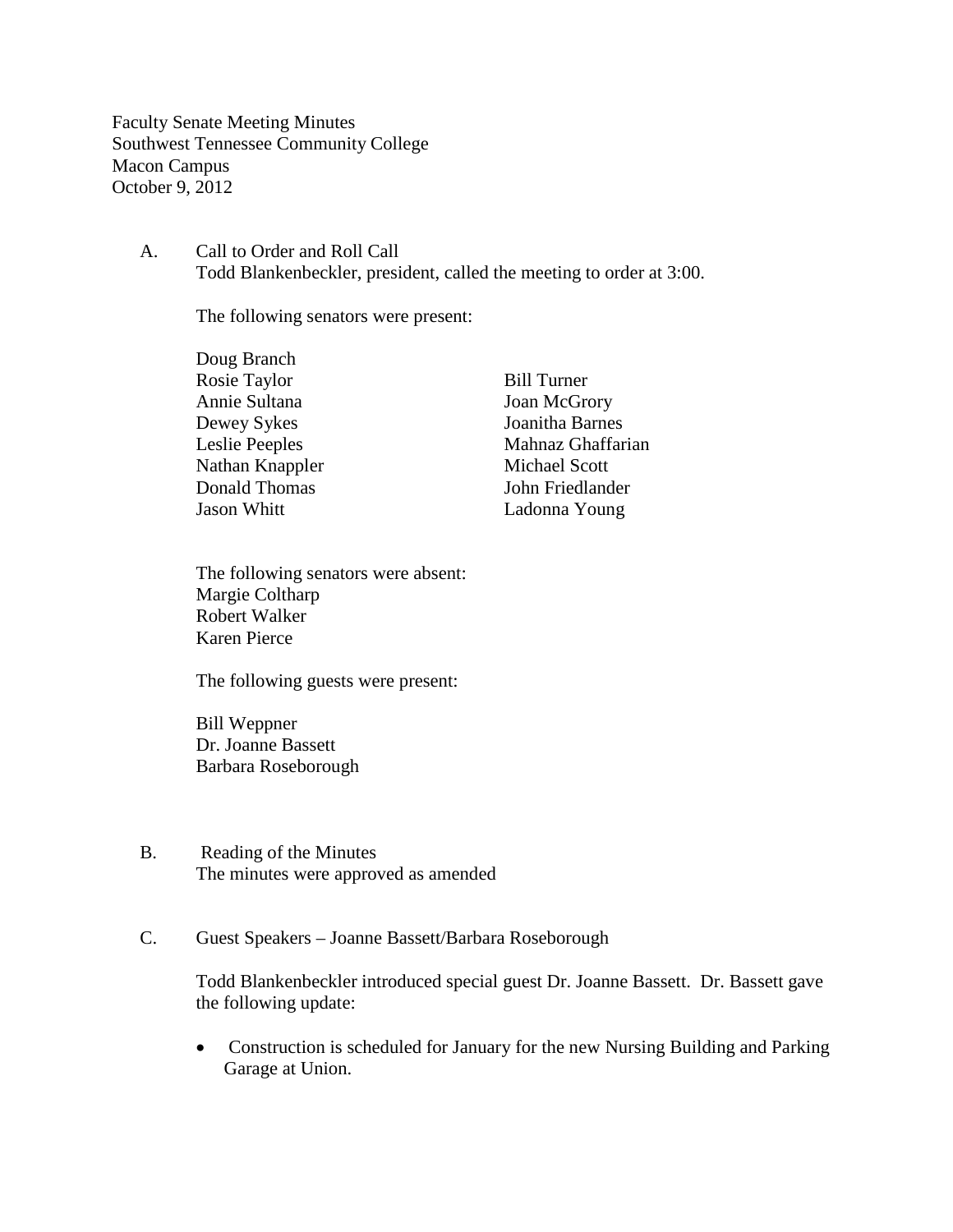- The Whitehaven Center is moving to a new location on Elvis Presley Blvd., which will be owned by the College. Tentative plans are to put logistics and some readiness training there.
- Readiness training has become extremely popular. Courses are paid for through the WIN grant. The program is helping train people at "bronze level" prepare for entry level jobs with a number of partner companies. A capital campaign is underway to raise money for a new building for the program that will be built on the Macon Campus. The College Foundation has agreed to contribute \$700,000 toward this project.
- Long-range plans also include acquiring the old Celebration Station building. Plans are to turn it into a hospitality management facility that will serve as a regional culinary training institute. The Foundation has agreed to contribute an extra \$350,000 to this project if the building can be secured.

Dr. Bassett then addressed the following questions from the Senate:

- Traffic issues on Macon campus. Crossing guards will be on duty during peak times to help alleviate traffic concerns.
- Reporting back after holidays and registration duty. The departments will need to make sure they have daily coverage after the holidays and through scheduled registration, but faculty members are not required to be on campus all day, every day.
- Mandatory advising. Dr. Bassett reported that from comments at the Student Chat with Administration, students seem to think it is a good idea.

All students will have to see their advisor in order to receive a PIN number to register. Training sessions are ongoing. The suggestion was made that videos be developed that can be accessed for faculty to acquaint themselves with the new procedures. The advising sessions do not have to be in person; they can be done by phone, Internet or video conferences. There is an advertising campaign ready to go for students to let them know of the need to be advised.

The comment was made that faculty and students had different screens in Banner which makes it difficult to walk students through the process.

• Purge issues. The guests were asked whether students purged from the system will need to have new PIN numbers to re-register. Barbara Roseborough stated that students should be able to reuse their original PINs.

Dr. Bassett reiterated that the condition that arose this Fall with the new IRS requirements took the college by surprise. Students were given until September  $5<sup>th</sup>$  to get their forms in. However, their holds expired before the purge.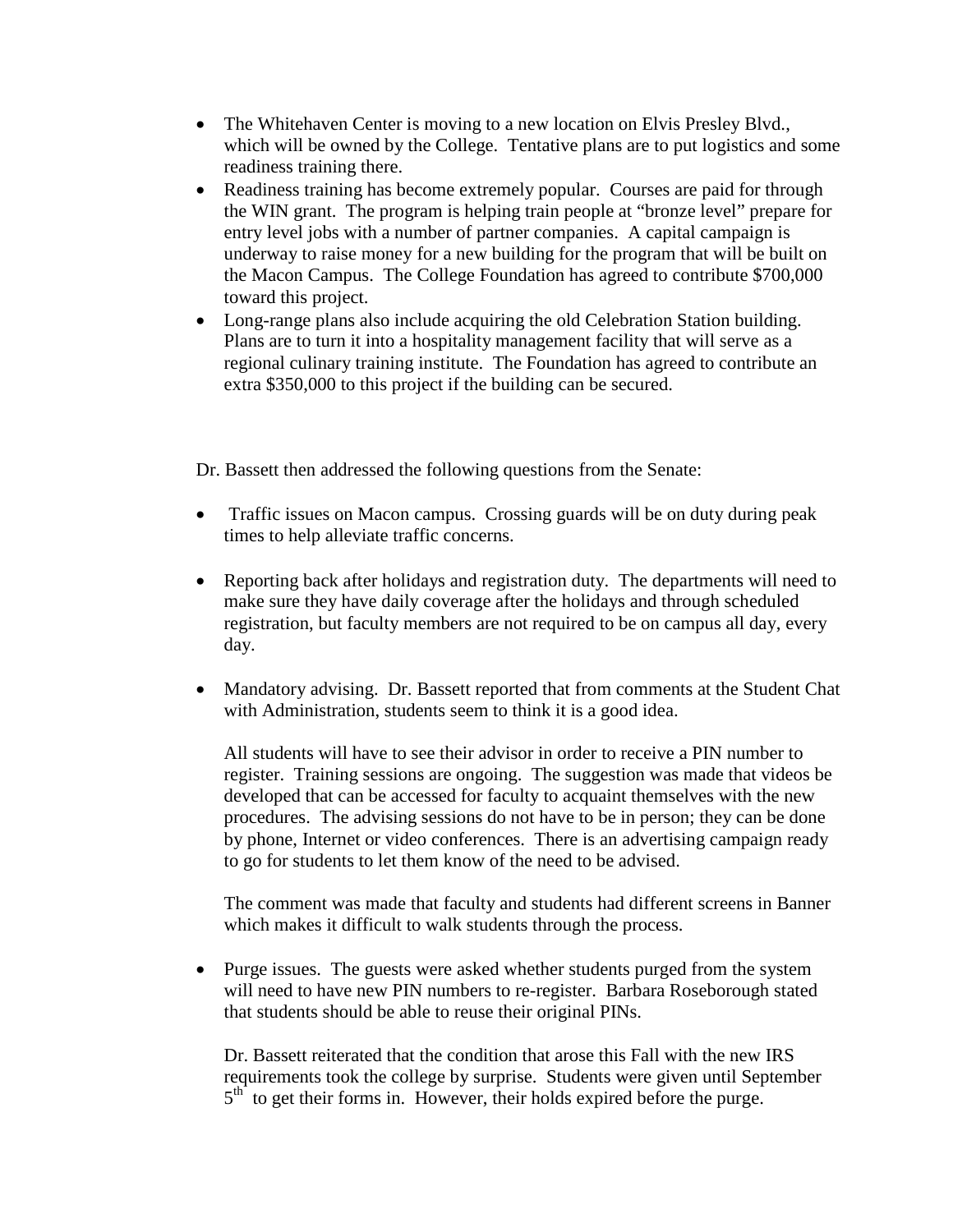Therefore, students were reinstated, but email notification was not sent out to the students. This was the reason for the second LDA.

It was suggested that when students are purged or reinstated, faculty should be advised.

• Grad forms. Concerns were raised regarding the procedure for grad forms. Faculty copies rarely come back to the faculty. There is no way for the faculty to know about substitutions and no way to access scanned transcripts to properly advise students.

The question was raised why an electronic system was not in place for this process

- Satisfactory Academic Process (SAP) forms. There were concerns that the faculty's role in filling out SAP forms wasn't explained in advance. The suggestion was made, again, that videos be produced with FAQ questions regarding SAP forms and advising. A need for a new department/division directory was also discussed.
- Environmental issues in Freeman/Sulcer/Thornton: The Senate would like to see testing conducted for allergens in the buildings. Todd Blankenbeckler made the comment that he would like to see faculty removed from the first floor of Thornton, as that seems to be the area most affected by mold. Barbara Roseborough stated that the Administration will assist anyone who wishes to move from the first floor of Thornton in finding another office.
- Delayed financial aid. Concerns were addressed about delayed financial aid affecting faculty's ability to begin class. The commitment had been made that if all paperwork was in by certain dates, students' financial aid would be ready. However, this doesn't appear to be the case. Dr. Basset advised that faculty's specific needs be addressed to the appropriate offices.
- Monday/Wednesday/Friday classes. The issue of Monday/Wednesday/Friday classes was brought up. Faculty wanted to know if students had raised the issue during the Chat with the Administration. Dr. Bassett reported that only one question had been raised. She stated that there are actually more classes that aren't Monday/Wednesday/Friday than there are those that are, and the need for three-day-a-week classes is necessary for growth.

Dr. Bassett expressed her appreciation of those who had volunteered for some of the new initiatives going on in the college, such as Tennessee Achieves and the SMARTS mentoring. She also reminded the Senate that a mid-cycle report for SACS is coming up, and that faculty will be asked for help in completing that report. Brenda Smith will be coordinating the project.